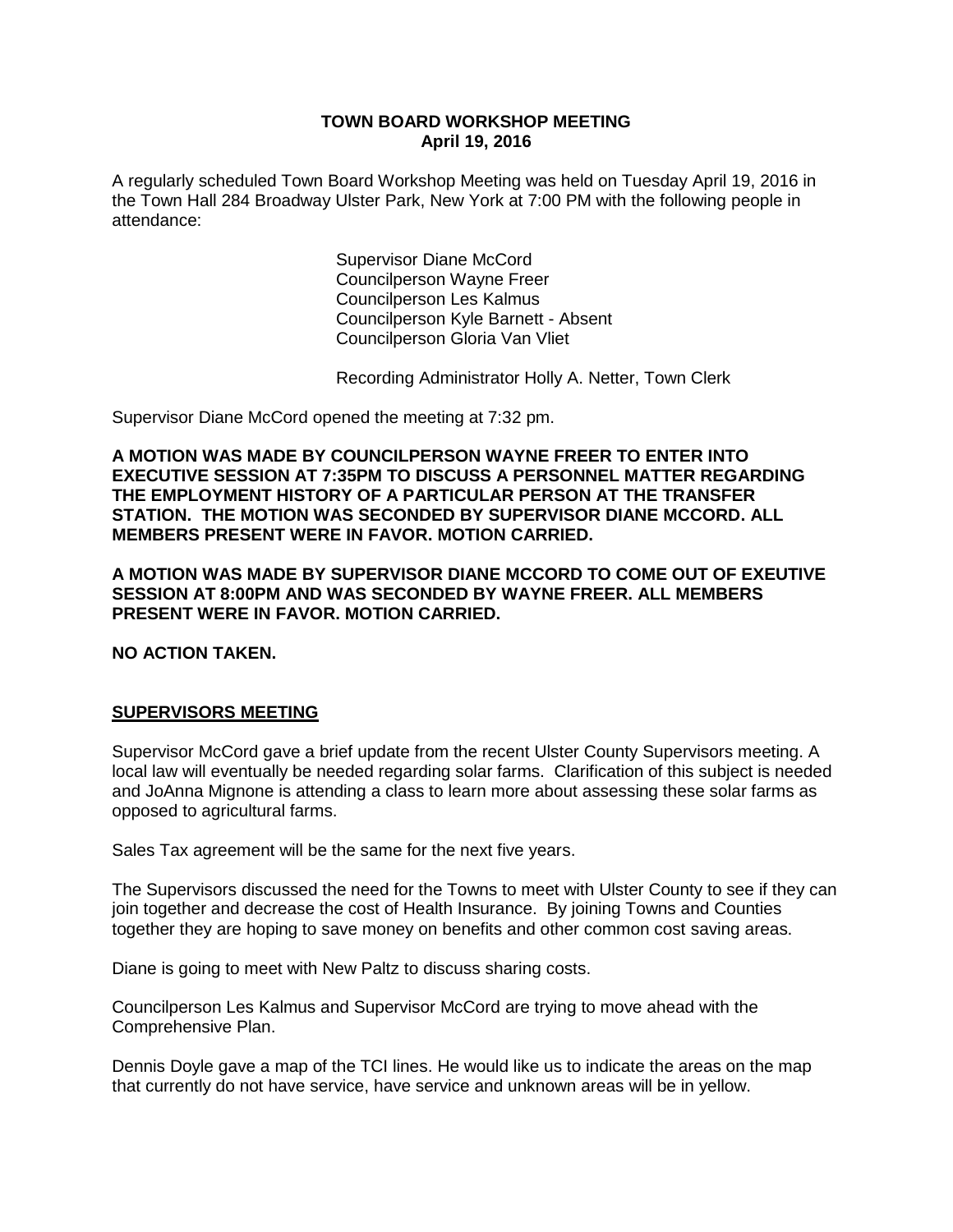# **NAVARRA**

Fred Zimmer has been very helpful with the research. Supervisor McCord said the old line where 213 runs up thru St. Remy was abandoned by the State and given to the Town in the early 1950's. Supervisor McCord has received a ton of paperwork from Mr. Story from the N.Y.D.O.T. regarding the history of the area in question. It has been confirmed the Town has an easement thru Mr. Navarra's property. Supervisor McCord will schedule an appointment to meet with Mr. Navarra when she has all of the paperwork in order and advise him that the Town will be opening up the drain.

# **RECREATION DEPARTMENT INTERVIEWS**

Dan Vedder has two openings for the Recreation Department. Dan has interviewed all six of the applicants and has selected two. Councilpersons Freer and Van Vliet want to interview all of the applicants at the next Town Board Meeting. Supervisor McCord will have her secretary contact the applicants and schedule the interviews. Dan has no help available at this time and the parks need to be ready by May  $1^{st}$ . Councilperson Freer suggested Supervisor McCord talk to Mike Cafaldo to see if the Highway personnel can help Dan get the parks ready. He cannot move the picnic benches alone.

# **SHED FROM LIGHTHOUSE PARK**

It was decided at the meeting on January 27, 2016 to relocate the Shed donated by Scenic Hudson from Lighthouse Park to the Town Hall. Nothing of value can be stored currently at the shed since it is in a remote location. Councilperson Van Vliet and Freer are now questioning the need for the shed on this property. Dan said he currently stores all the Winter Wonderland decorations for 9W, tree lighting, etc. in his building.

# **A MOTION WAS MADE BY COUNCILPERSON FREER TO LEAVE THE SHED AT LIGHTHOUSE PARK FOR STORAGE OF THE ROW BOAT FOR THE WATERCHESTNUT CLEAN UP UNTIL THEY ARE DONE USING IT. THE MOTION WAS SECONDED BY COUNCILPERSON GLORIA VAN VLIET. MOTION CARRIED.**

# **RECREATION BUILDING**

Councilperson Freer would like Dan to draw a sketch plan of the building to show where everything will be going inside the building: electric, switches, outlets, heating and plumbing. Dan will draw up the plans for the next Town Board meeting. Three bids are needed.

Councilperson Gloria Van Vliet said she was not looking to bust Dan's chops but wanted to make sure it is done right and all safety measures are followed. Dan said he too is not looking at doing something it shouldn't be doing; he is looking to do something that will benefit the department and help the town out in the long run. Supervisor Freer will check with Highway Superintendent Cafaldo regarding assisting with the construction of the building. Supervisor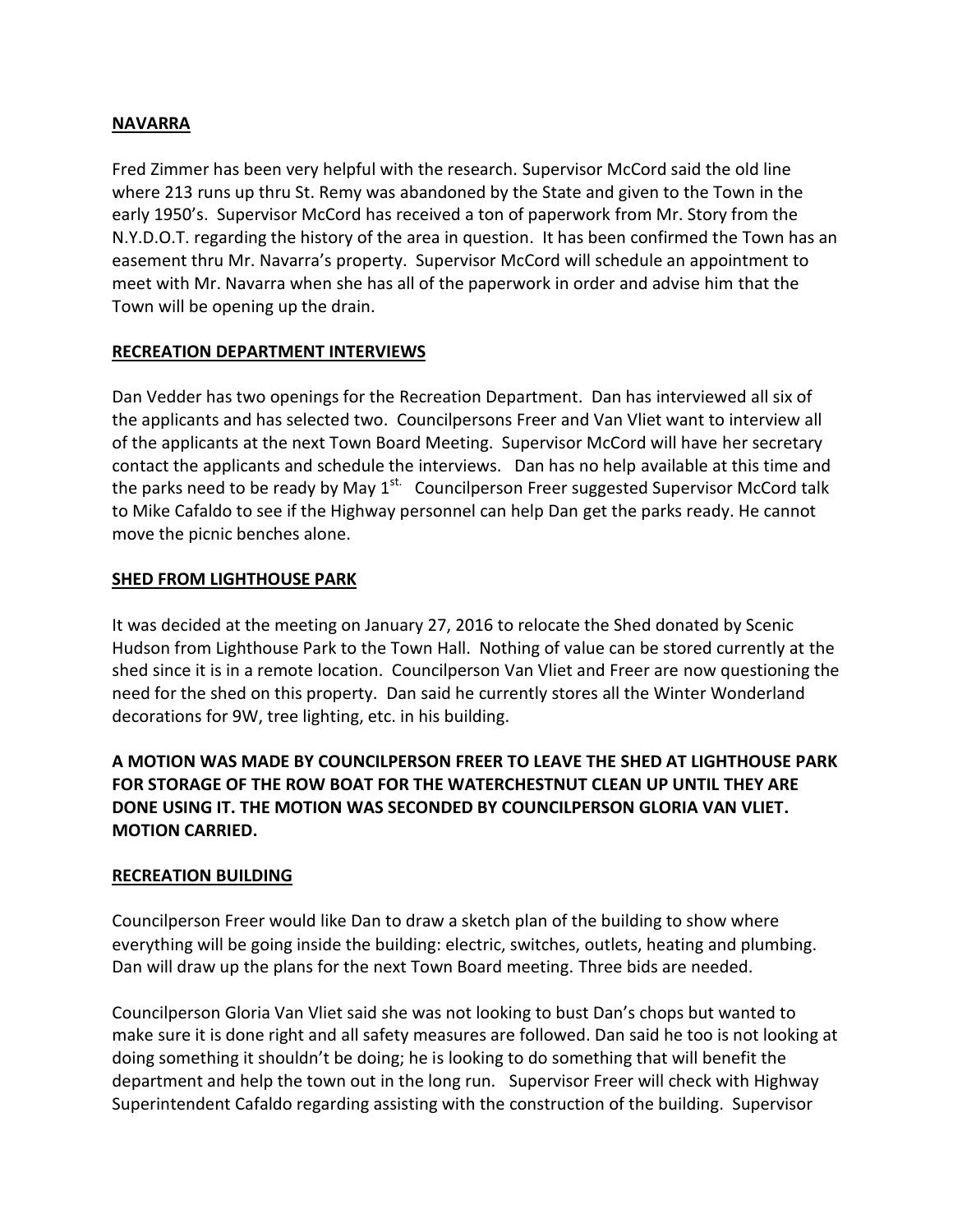McCord will call the Association of Towns and get answers to some of the questions that were brought up.

### **ZBA RESIGNATION – DICK WENZEL**

Dick Wenzel has resigned from the Zoning Board of Appeals. We will advertize for Volunteers to fill the openings on the Zoning, Environmental and Water/Sewer boards.

### **SOLAR PROJECT INTERVIEWS**

**A MOTION WAS MADE BY COUNCILPERSON WAYNE FREER AT 8:43PM TO ENTER INTO EXECUTIVE SESSION FOR THE PURPOSE OF NEGOTIATIONS WITH A SOLAR VENDOR FROM BQ ENERGY; PAUL CURRAN WAS INVITED INTO THE SESSION. THE MOTION WAS SECONDED BY COUNCILPERSON GLORIA VAN VLIET. ALL MEMBERS PRESENT WERE IN FAVOR. MOTION CARRIED.**

**A MOTION WAS MADE AT 9:00 PM BY SUPERVISOR MCCORD TO COME OUT OF EXECUTIVE SESSION AND WAS SECONDED BY COUNCILPERSON WAYNE FREER. ALL MEMEBERS PRESENT WERE IN FAVOR. MOTION CARRIED.** 

**\*\*A MOTION WAS MADE BY COUNCILPERSON WAYNE FREER TO AUTHORIZE THE SUPERVISOR TO SIGN A MEMORANDUM OF UNDERSTANDING FOR BQ AND SEND IT ON TO BQ. THE MOTION WAS SECONDED BY COUNCILPERSON GLORIA VAN VLIET. ALL MEMBERS PRESENT WERE IN FAVOR. MOTION CARRIED.**

**\*\*A MOTION WAS MADE BY COUNCILPERSON WAYNE FREER TO TAKE THE \$35,750 WHICH IS IN ESCROW AND SEND IT TO SUN EDISON UPON THE COMPLETION OF THE SIGNATURES OF THE PENDING CONTRACT. THE MOTION WAS SECONDED BY COUNCILPERSON GLORIA VAN VLIET. ALL MEMBERS PRESENT WERE IN FAVOR.MOTION CARRIED.** 

**SUPERVISOR MCCORD WILL ASK KYLE ABOUT REVIEWING THE RELEASE OF SUNEDISON AND ALL PENDING**

#### **HIGHWAY CHIPS FUNDS**

**\*\*SUPERVISOR MCCORD MADE A MOTION TO HAVE \$32,308.50 FROM THE PAVE NY PROGRAM TO GO DIRECTLY INTO THE HIGHWAY INCOME LINE FOR CHIPS. MOTION WAS SECONDED BY COUNCILPERSON WAYNE FREER. ALL MEMEBERS PRESENT WERE IN FAVOR. MOTION CARRIED.**